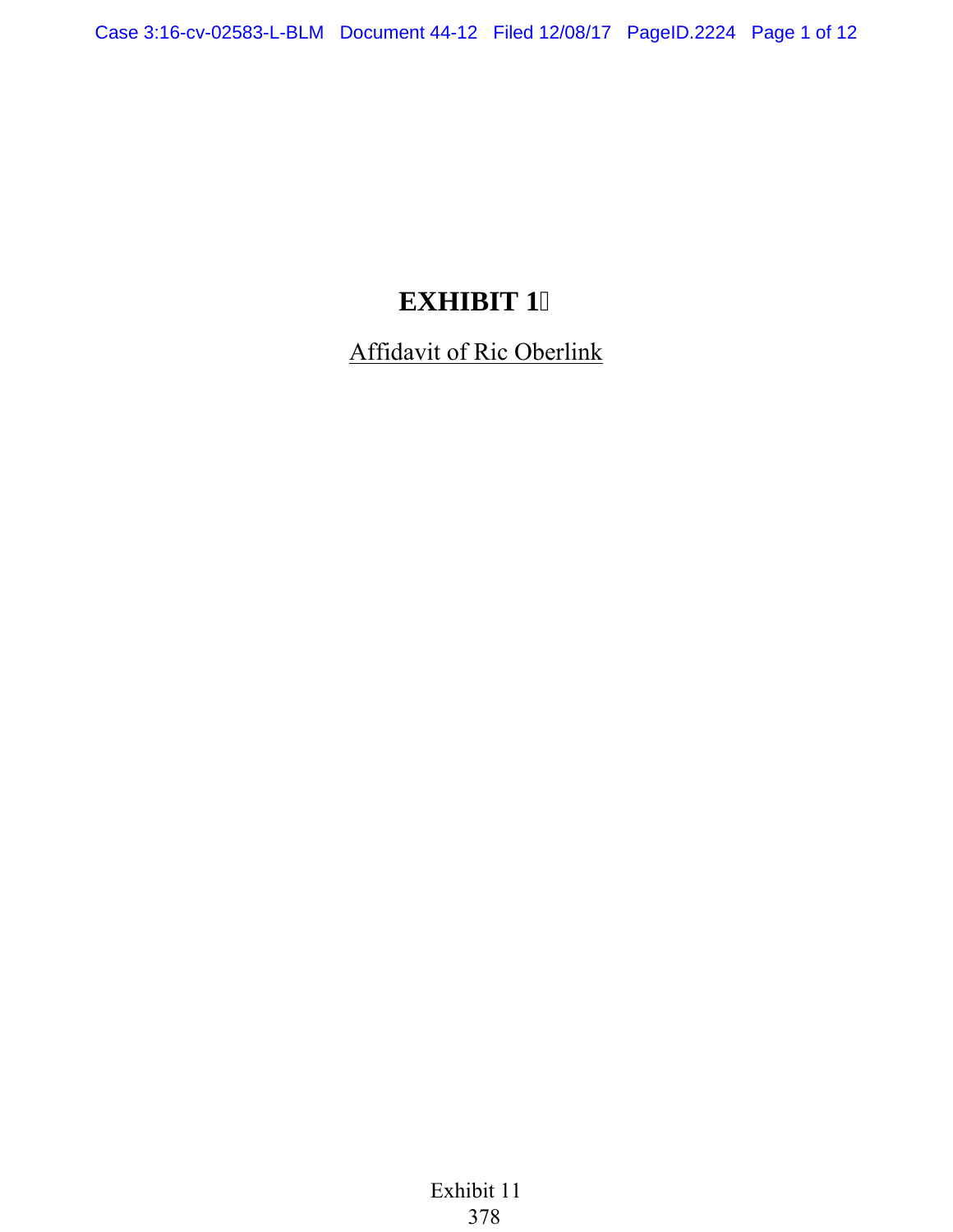#### AFFIDAVIT OF RIC OBERLINK

BEFORE ME, the undersigned authority, personally appeared, Ric Oberlink, who upon being first duly sworn, states as follows:

1. My name is Ric Oberlink, and I live at 1007 Allston Way, Berkeley, California. I have resided at this location for almost 40 years.

2. After finishing high school in 1971, I enlisted and served two years in the U.S. Army. I graduated from the University of Illinois with a major in political science and a minor in environmental studies. I then earned a J.D. at the UC-Berkeley School of Law where my studies included a clinical semester with the Sierra Club Legal Defense Fund. From 1981 to 1984 and from 1987 to 1992, I worked as an attorney at two general civil practice firms in Oakland, California. From 1984 to 1987, I spent much of my time traveling in Asia, Australia, and New Zealand. From 1992 to 1997, I served as executive director of Californians for Population Stabilization (CAPS). Since then, I have been self-employed as a consultant to nonprofit organizations, including CAPS.

3. I have long been concerned about degradation of the natural environment and, in particular, the increasing negative impact upon the environment from a growing number of humans. My first term paper was on the effects of air pollution for a high school biology class, and while still in high school, I joined my first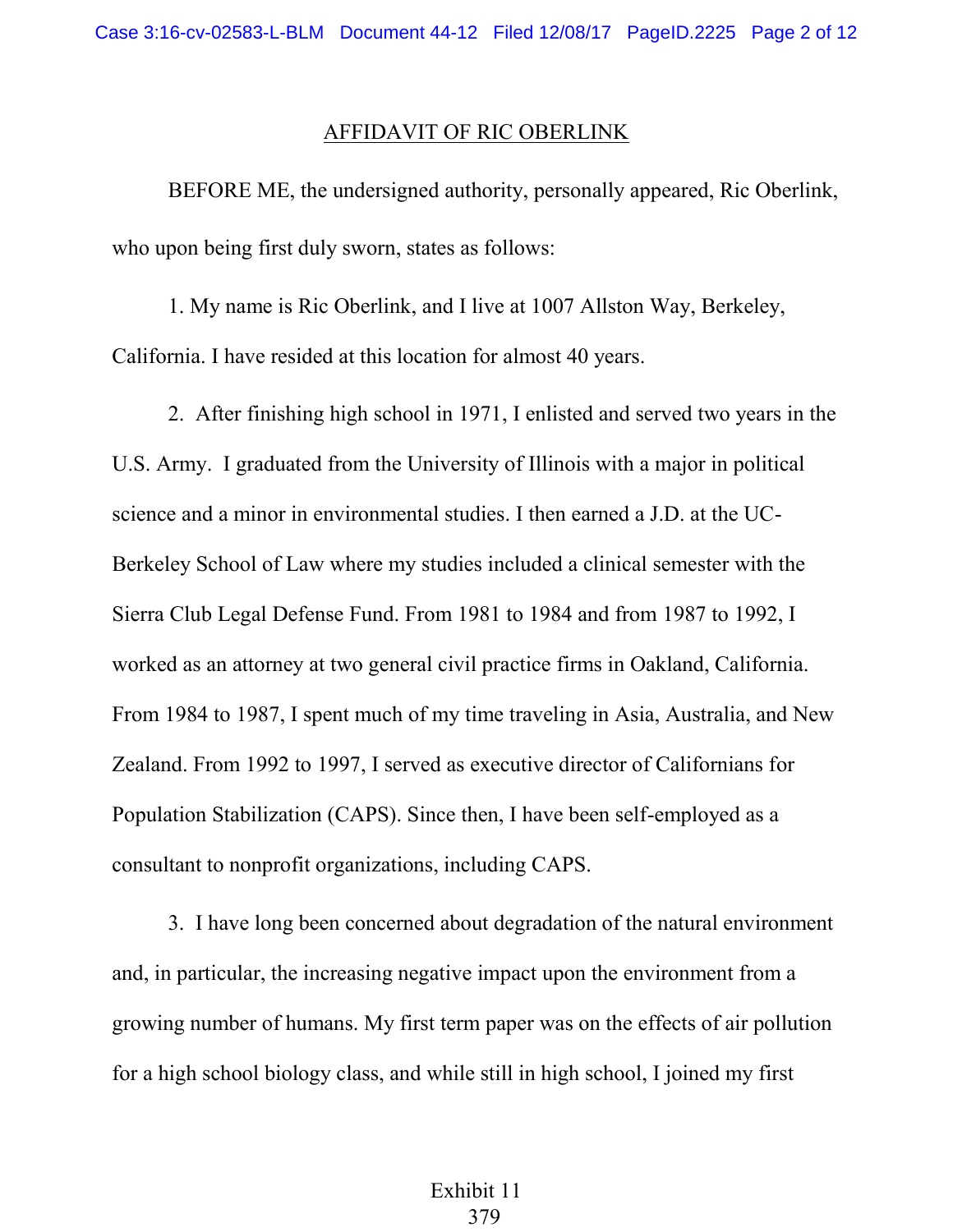environmental organization, Zero Population Growth (ZPG), because it addressed this key driver of environmental problems—population growth. In 1986, ZPG-California separated from ZPG's Washington, D.C. office and became Californians for Population Stabilization. While I have been a member of numerous environmental organizations over the years, including 30 years with the Sierra Club, CAPS is the only organization in which I have maintained my membership over such a long period. CAPS reflects my views that population growth is a major threat to a healthy environment.

4. Outdoor recreation provides me with great pleasure. I enjoy the beauty and wonder of nature, and frequently take joy in the solitude that one may find there. Hiking trails in local and regional parks are much more crowded with people than they were when I hiked on them decades ago. While I am glad that others share my appreciation of nature and the outdoors, my pleasure is diminished by the increased noise and activity of others and the distractions from the natural beauty around me. As an indicator of this increased usage, the Skyline Gate parking lot at Redwood Regional Park in Oakland, CA, my most common hiking trailhead, is frequently full on weekends with an overflow of cars parked on the street. This seldom, if ever, occurred when I began hiking in the park years ago.

5. An increased human population has made camping in wilderness areas and national parks much more troublesome and much less convenient than it was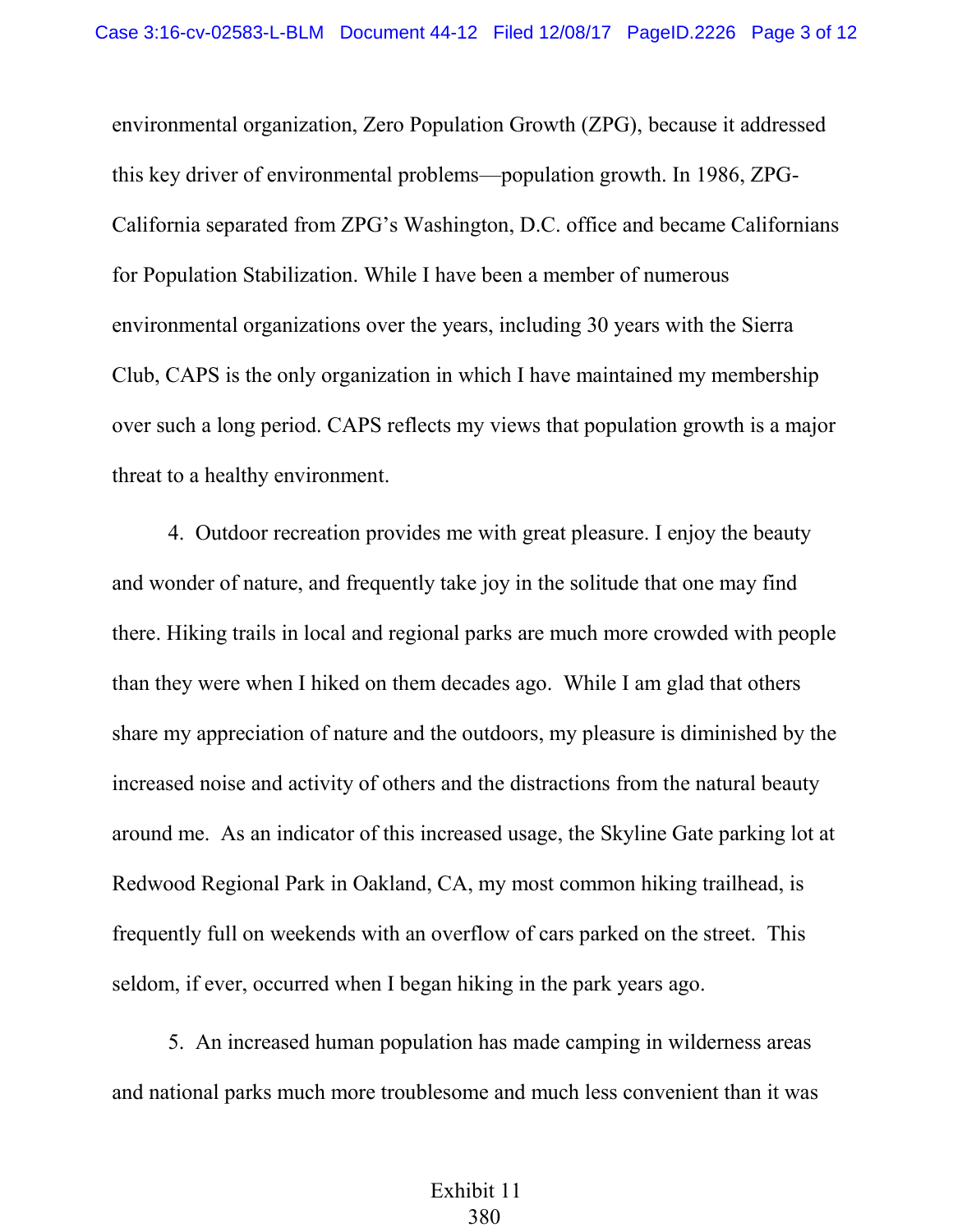in previous years when population levels were lower. Camping spots in prime areas at peak times require advance reservations, often far in advance. For popular parks such as Yosemite, this means not just the summer months, but spring and fall as well. Even such a rigorous activity as climbing Mount Whitney, the highest mountain in the continental United States, is governed by a lottery beginning February 15 for the following summer. Consequently, I adjust my schedule in order to find times when certain camping spots are available, but even that does not guarantee access. On one occasion, a friend and I visited Joshua Tree National Park in summer, figuring that the desert park would be less used during the hot season. Even then, we arrived to find that all of the campsites were full and had to drive outside the park late at night to obtain a motel room. By contrast, when I visited national parks in the less densely populated countries of Australia, Norway, and New Zealand, I found that the general rule is that one can show up at any time at a national park and find camping available. I listened with envy when an older friend told me that in his teenage years a typical summer weekend meant throwing a sleeping bag into the car trunk on Friday evening, driving to Yosemite National Park, and sleeping in Tuolumne Meadows, without making any advance reservations. Those days are gone here in much of the United States.

6. Climbing Mt. Shasta and climbing Mt. Whitney have been on my bucket list, and I may still get around to attempting those summits. In the early 1980's,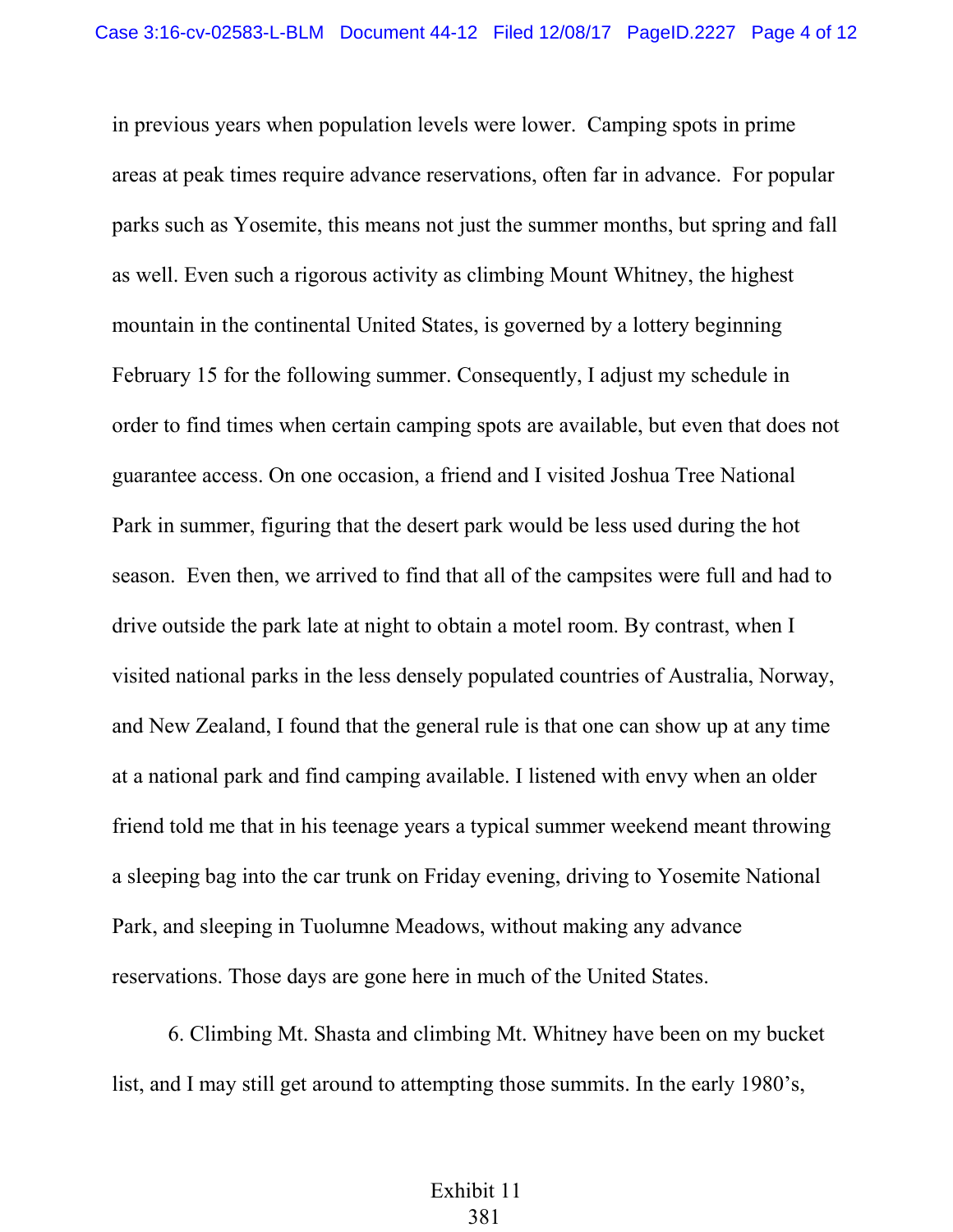some friends and I planned an attempt to climb Mt. Shasta, but cancelled it due to inclement weather. Today, unlike then, climbers on Shasta and Whitney must collect and pack out their human waste, certainly not the most pleasant of endeavors. This requirement is becoming more common; it has been instituted for portions of Canyonlands National Park in Utah and Vermilion Cliffs National Monument in Arizona, for example. To some extent, this regulation reflects an evolving wilderness ethic for fragile lands and I support that, but it also reflects the consequences of too many people using a limited resource.

7. Carson Pass used to be one of my favorite areas for cross-country skiing in the Sierra Nevada. While the scenery and terrain are still sublime, the regulations regarding usage have become onerous since I skied there several times in the 1980.s. Then, no camping permits were needed, at least for winter camping. Now, permits are required and limited, even for snow camping. A guide for hiking from Tahoe to Yosemite notes, "The Carson Pass Management Area is incredibly regulated…. I was stunned (but not surprised) when they even went to the extent of actually *assigning* campsites…. [T]he problem comes down to … its easy accessibility from huge and growing population centers…."

(https://tahoetowhitney.com, emphasis in original). What is even worse from my perspective is that dogs must now be leashed. Watching my dog romp through the snow gives me great pleasure so I no longer visit the Carson Pass area. I think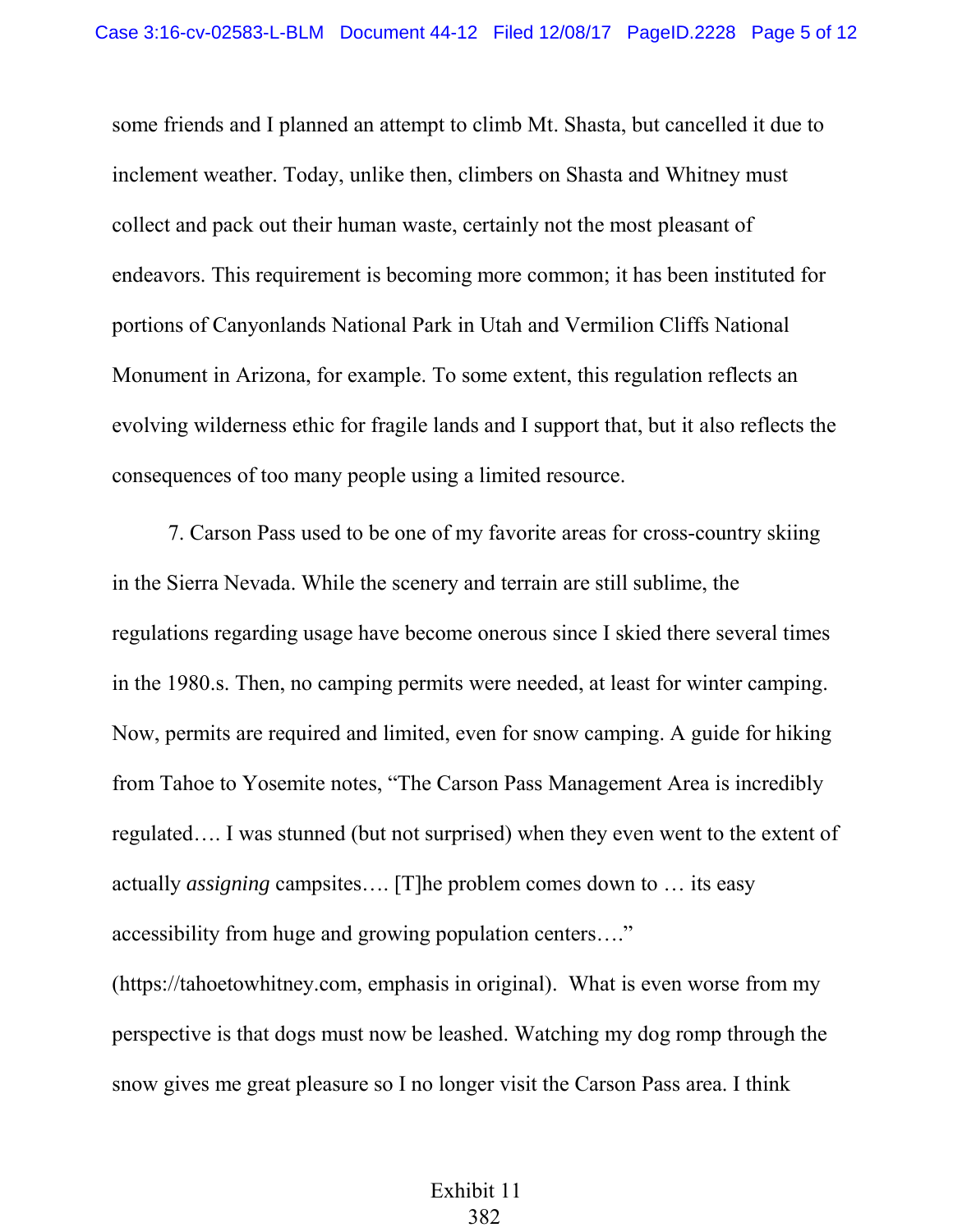skiing with a dog on leash would be not only burdensome but also potentially dangerous.

8. Bicycling is also an important part of my life—for transportation, recreation, and fitness. It is my primary cardiovascular fitness activity. Many of the semi-rural, bucolic routes that I once cycled have lost their secluded nature and are now much more heavily trafficked. My cycling is considerably less pleasant and substantially more dangerous. A large section of open space along Castro Ranch Road in El Sobrante, CA has succumbed to housing developments and a concomitant increase in automobile traffic. Camino Pablo, a useful connector between Briones Regional Park and the Orinda BART station in Orinda, CA, is now a busy thoroughfare. This is largely due to unending population growth, virtually all of which stems from immigration.

9. While bicycle touring in New Zealand and Norway, I was able to camp on empty beaches at the end of the day of cycling. This made cycle touring easy and pleasurable, allowing me to be spontaneous. The lack of development provided access to beautiful scenery that I enjoyed immensely. By way of contrast, much of the California coast is heavily populated. Consequently, the few public beaches are crowded and highly regulated, requiring advance reservations for camping.

10. From 1984 to 1987, I spent much of my time in foreign travel. Upon my return, the first several times that I used Interstate 80, the freeway near my home, I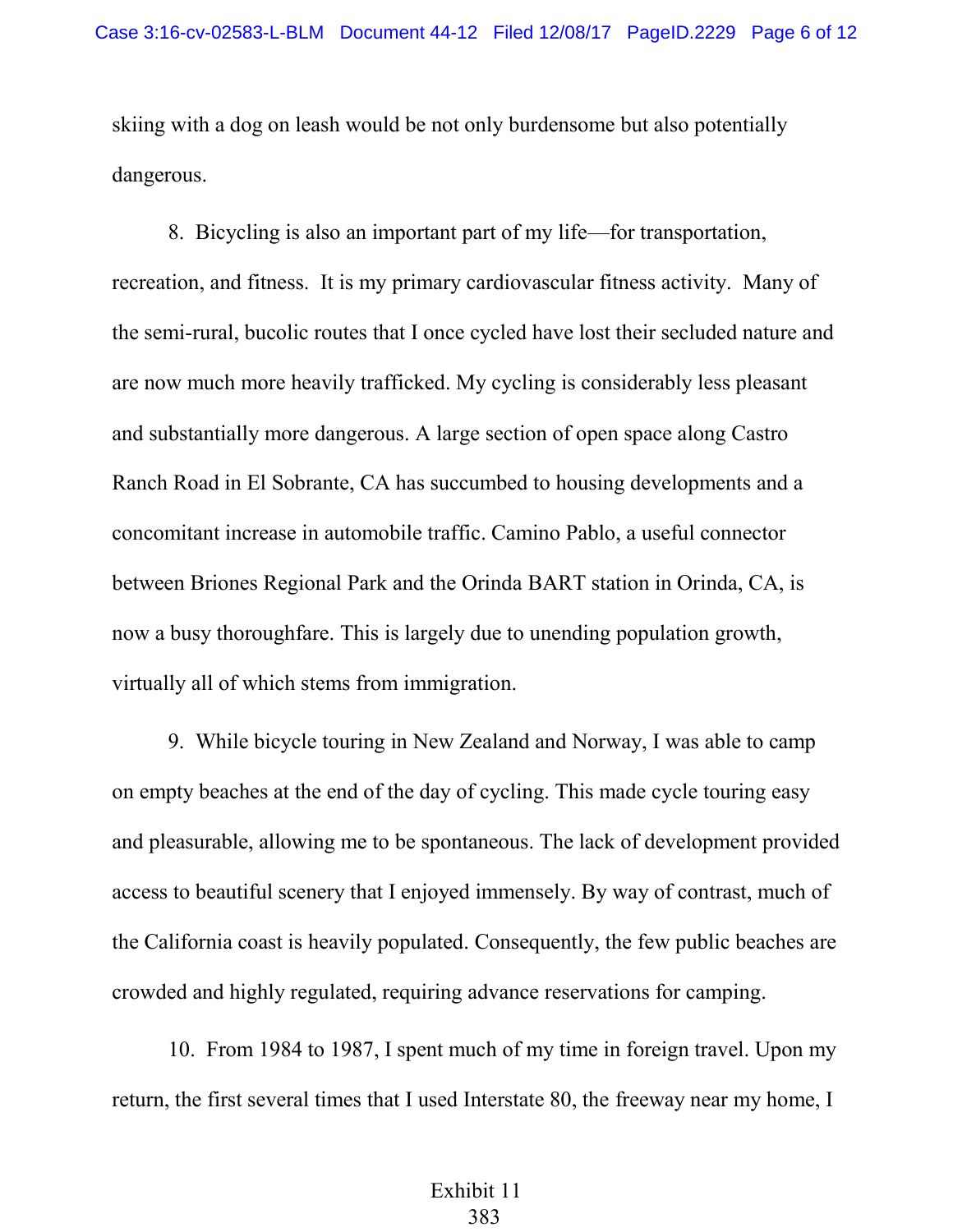assumed that there had been a traffic accident because of the heavy traffic congestion. Eventually, I learned that this was the new norm, traffic congestion throughout the day, not just during commute hours. From 1980 to 1990, population in the 9-county San Francisco Bay Area grew over 16 percent, from 5.2 million to over 6 million. It now exceeds 7.6 million.

11. The Center for Immigration Studies (CIS) has produced a county-bycounty study of immigrant population growth. In Alameda County, where I live, the portion of the population comprised of immigrants soared from 18 percent in 1990 to 31 percent in 2014, to a total of about half a million. (Griffith, Bryan and Steven Camarota, "County Map: Growth of Adult Immigrant Population, 1990 to 2014," CIS, Sept. 2016). This figure does not include the population growth that results from the offspring of immigrants.

12. CIS, using Census Bureau data, has also calculated the 2015 total population of immigrants and their minor children in California at nearly 15 million. Thus, just this two-generation impact of immigration comprises 37.4 percent of the state's total population. (Griffith, Bryan and Steven Camarota, "State Map: Number of Immigrants and Their Minor Children," CIS, Sept. 2016).

13. Contrary to common perceptions, interstate migration is not a contributor to population growth in California. For most of the last two decades, there has been a net outflow of Californians to other states. According to the state's Department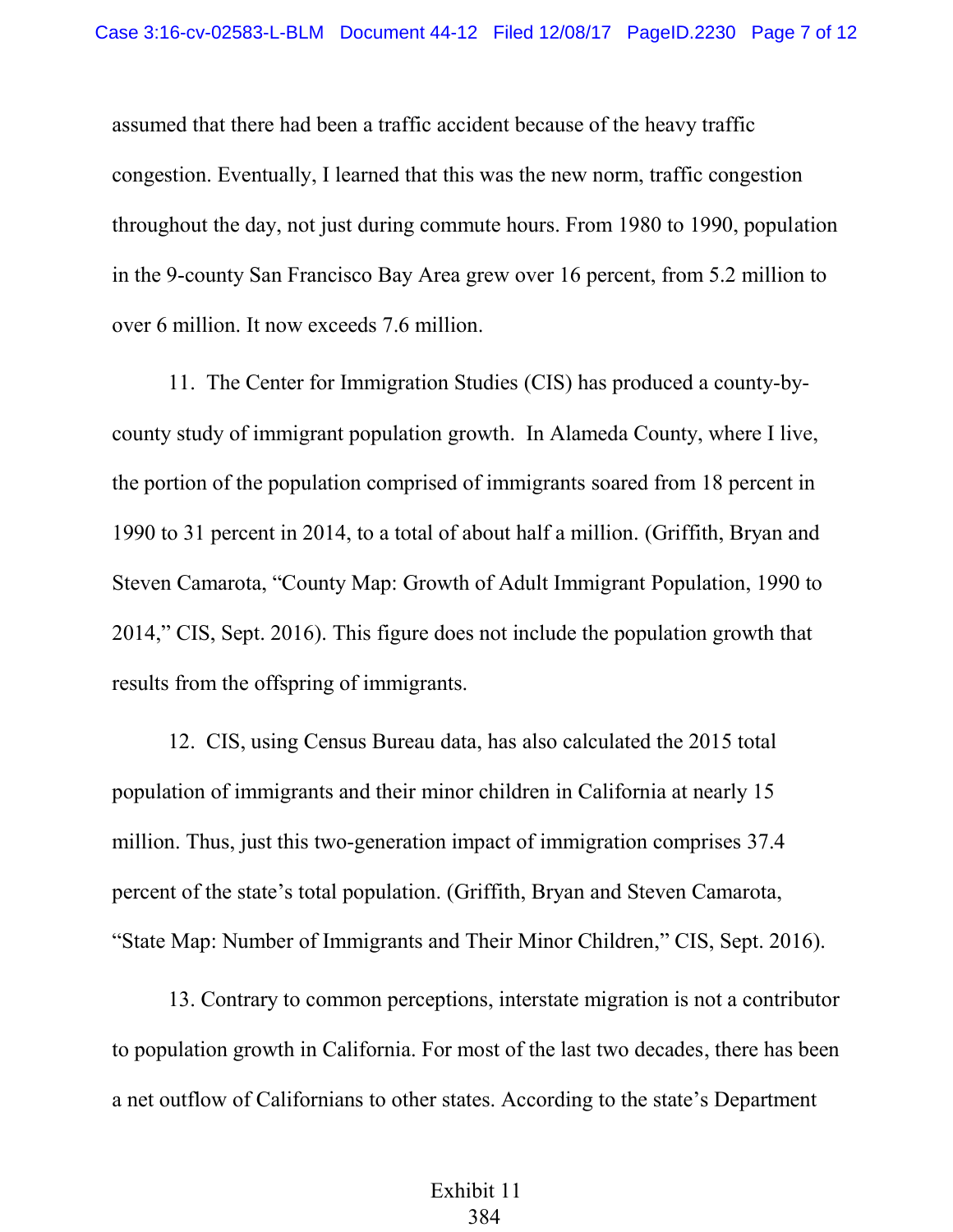of Finance, outmigration has averaged over 50,000 per annum for the five years up to 2015.

14. Like many environmentalists, I understand that restraining human population growth is an important part of protecting the environment and ensuring suitable habitat for an array of other species. My undergraduate and legal studies in environmental protection covered a broad range of scientific research and legal theories. In four classes—two in undergrad and two in law school—the professors presented as the first reading assignment, "The Tragedy of the Commons," an essay by Garrett Hardin on how finite resources are destroyed by continuing population growth. Hardin, a professor at UC-Santa Barbara, was instrumental in the formation of CAPS in 1986 and served on its Advisory Board until his death in 2003.

15. When I first began working on population issues in the 1970s, the majority of population growth in the United States was from what demographers call "natural increase"—the excess in the number of births over the number of deaths. Now, most population growth in this country results from immigration. According to the Pew Research Center, "[F]uture immigrants and their descendants … are projected to account for 88 percent of the U.S. population increase, or 103 million people.…" between now and 2065. ("Modern Immigration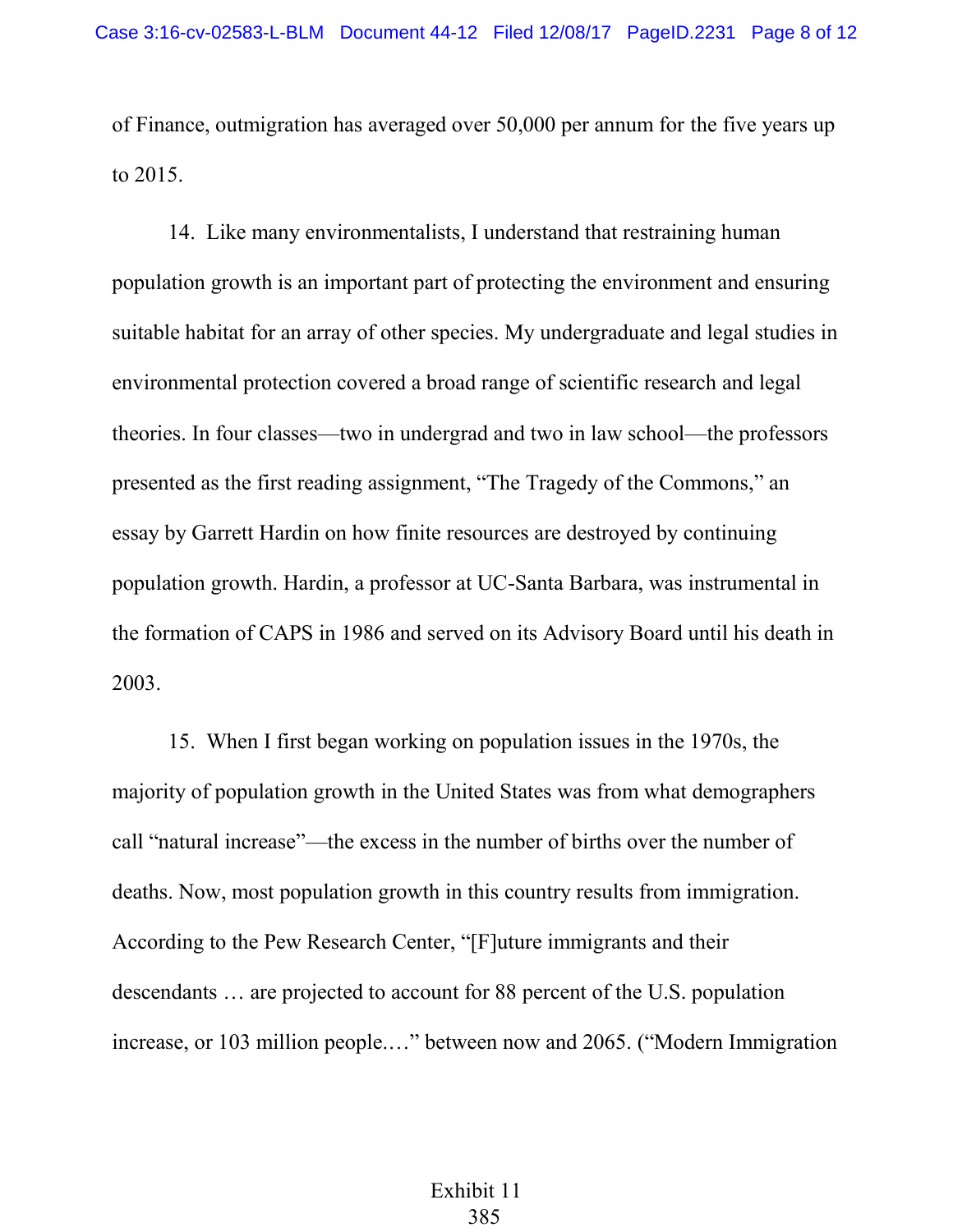Wave Brings 59 Million to U.S., Driving Population Growth and Change Through 2065," Pew Research Center, Sept. 2015.)

16. My understanding from my studies and my work in the environmental field is that habitat depletion due to human activity is the greatest threat to existing biodiversity. California has more native species of animals and plants than any other state in the nation and is also home to the greatest number of endemic species. I have enjoyed observing native California landscapes over the years, many of which have disappeared under the bulldozer in order to satisfy more population growth. The California Department of Fish and Wildlife lists 154 animal species as endangered or threatened. This biodiversity is threatened by California's growing population, which has doubled since 1970—the year of the first Earth Day—to its current figure of over 39 million. The Demographic Research Unit of California's Department of Finance, designated as "the single official source of demographic data for state planning and budgeting," projects that the state's population will grow to 52 million by 2060.

17. The National Environmental Policy Act (NEPA) is the federal government's primary tool for protecting the natural environment in the United States. Congress unequivocally called for consideration of the effect that human population growth has upon environmental quality when it passed NEPA. 42 U.S. Code § 4331 states the concern of Congress for the environment, "particularly the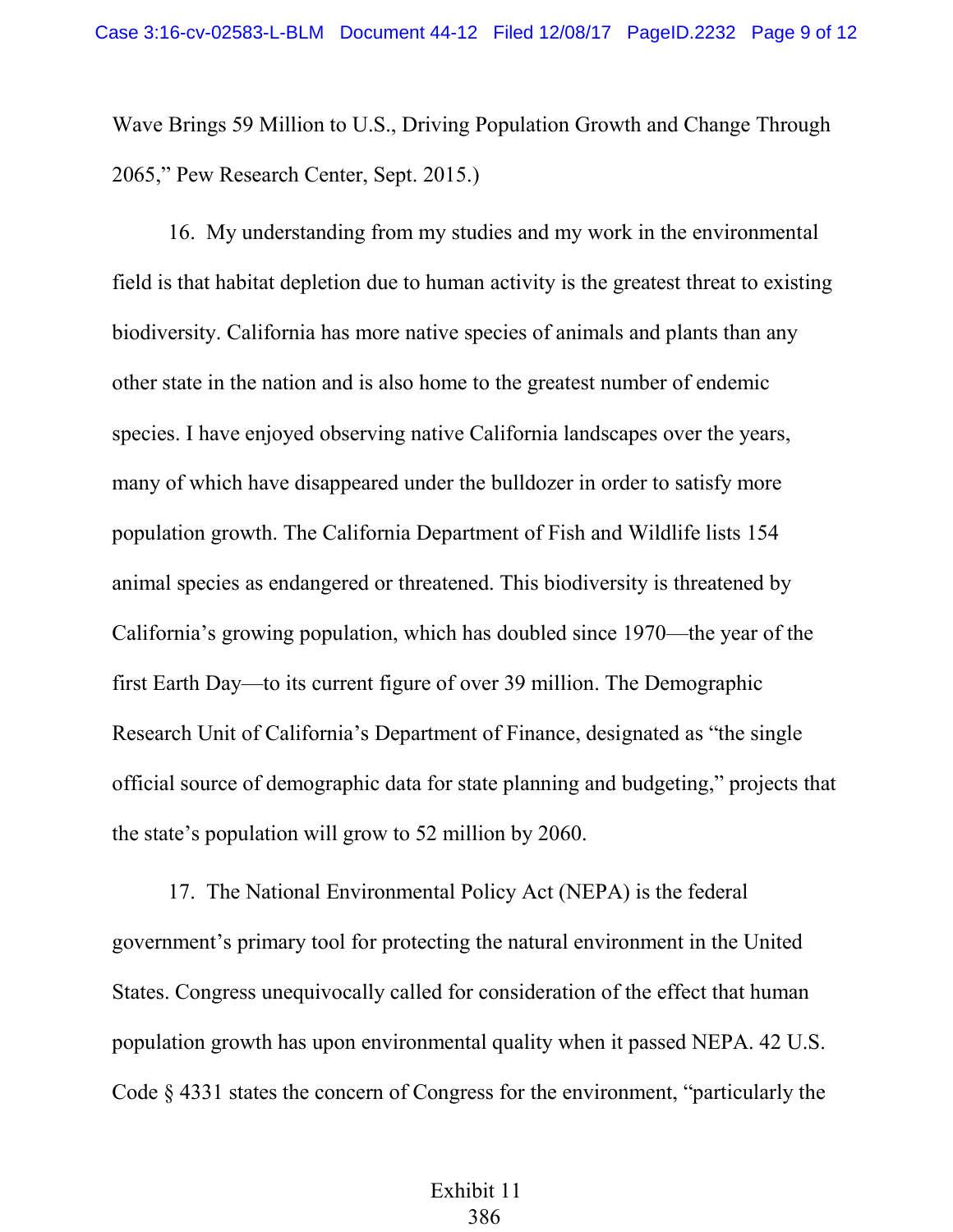profound influences of population growth" and the desire of the federal government to "achieve a balance between population and resource use."

18. NEPA requires all departments and agencies to consider the environmental implications of any major action that significantly affects the environment and to assess alternatives to the proposed action. Since population growth is a major driver of environmental degradation, and since most population growth in this country results from immigration, it is imperative that the Department of Homeland Security prepares Environmental Impact Statements on its actions that affect population growth in the U.S., including actions that affect the amount of immigration.

19. I understand that DHS has never undertaken an environmental review of its immigration-related actions and policies. Had DHS considered the environmental implications of its immigration actions, it might have chosen different actions, resulting in a California and an America with lower levels of population, more open space and wildlife habitat, and less environmental damage than that which we have today. Failure to review future actions could condemn this country to never-ending population growth and further diminution of natural resources.

20. I fear that the continued failure of DHS to subject its immigrationrelated actions and policies to environmental review will result in additional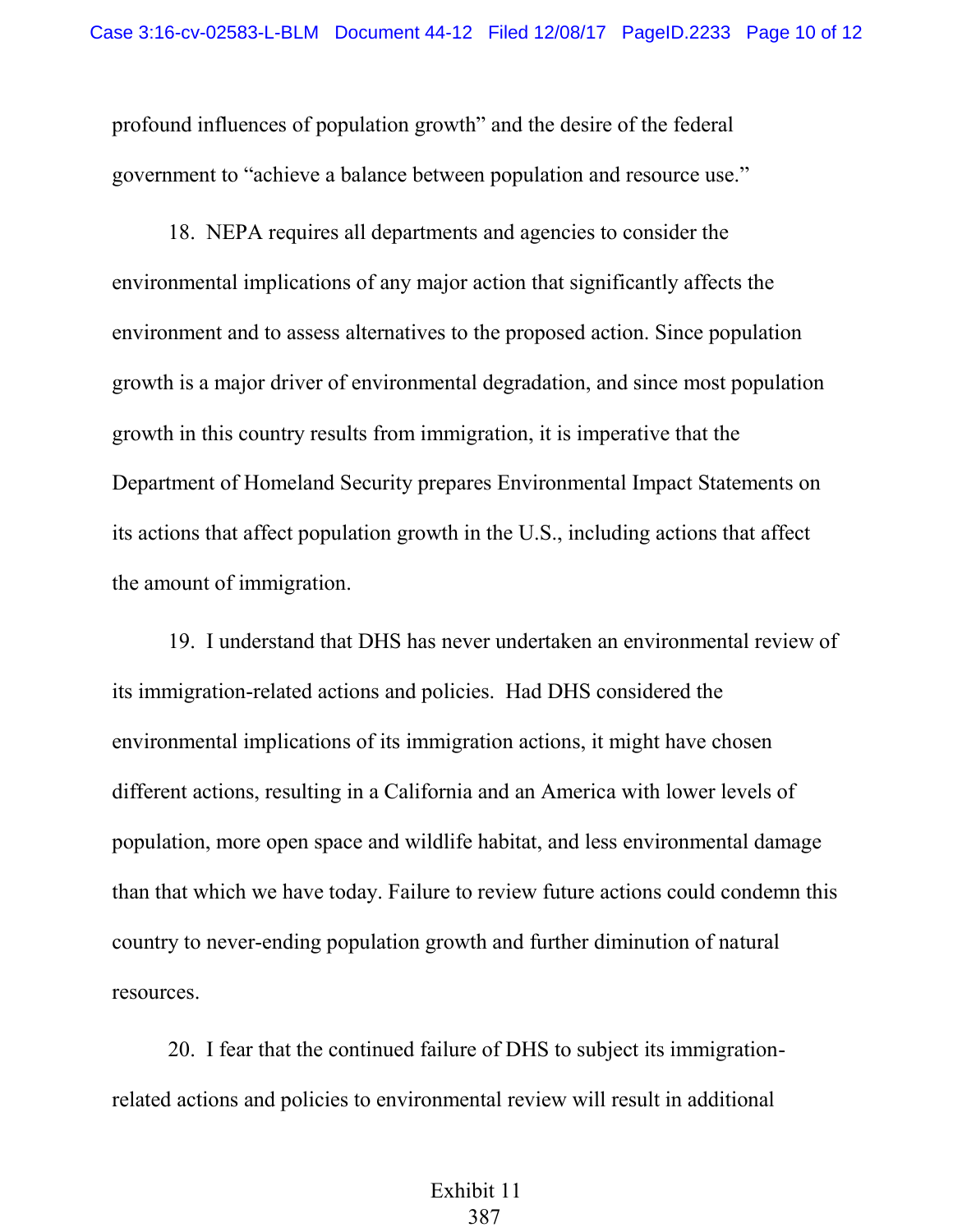population growth to this country with a concomitant increase in environmental degradation. Such growth will result in increased crowding, noise, and human activity in the parklands and wilderness that I enjoy and will diminish my enjoyment of them.

FURTHER AFFIANT SAYETH NOT.

Ri Pherlink Ric Oberlin

Subscribed and sworn to before me on \_\_\_\_\_\_\_\_\_\_\_\_\_\_\_, by Ric Oberlink. He is as identification.

PLEABE "ATTACHED" JURAT/SEAL **NOTARY PUBLIC** 

**STATE OF CALIFORNIA** MY COMMISSION EXPIRES